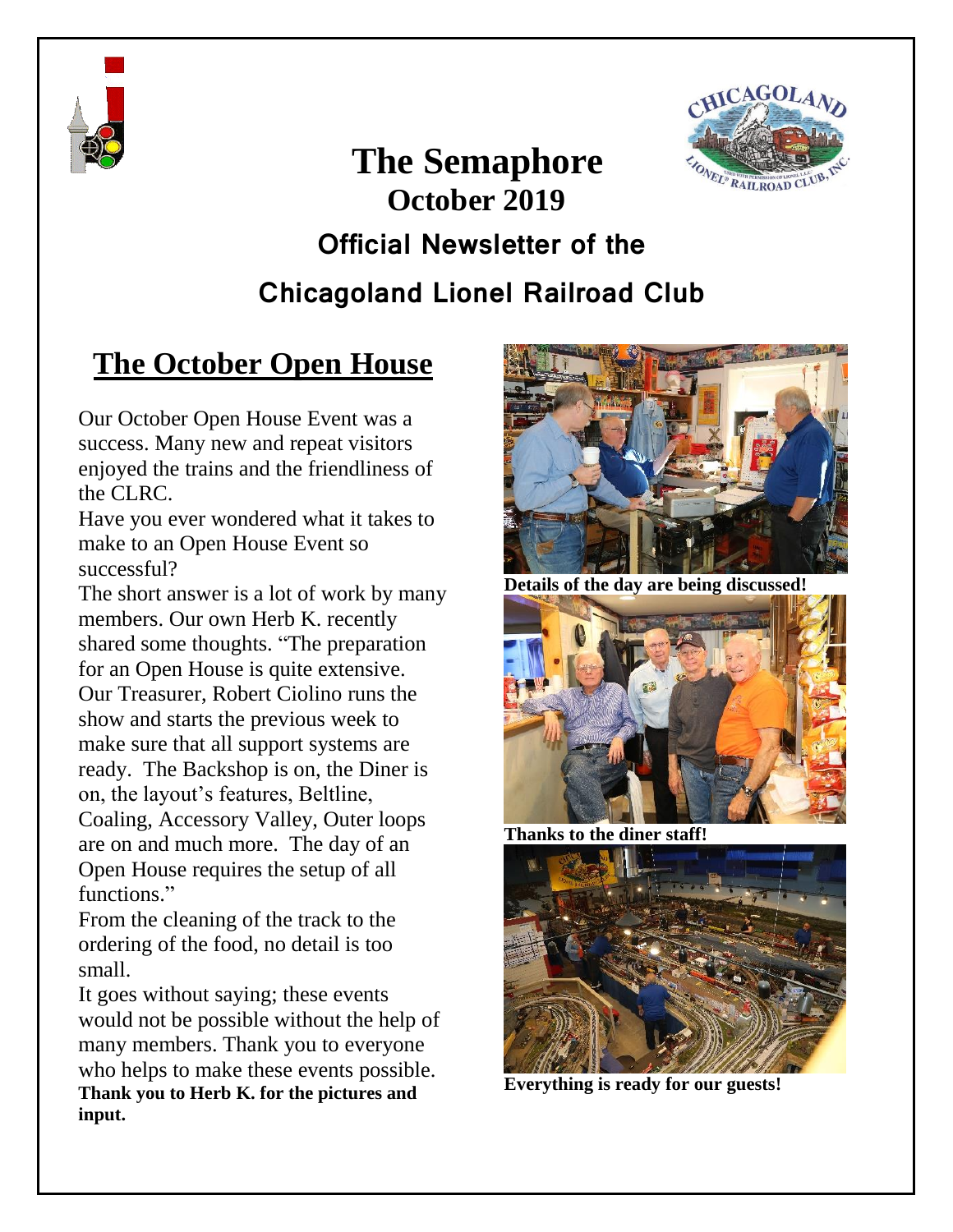## **Polar Express Railroad Trivia Question**

What was the name of the "steepest downhill grade in the world"? The answer is found later in the newsletter.

## **October Clubhouse Update**

The work on the layout continues. The club is blessed to have so many talented people who are working to make our layout the best of its kind.

Improvements were made in the city area with the addition of street lights and railroad crossings. The coal mine has many new details and a very realistic weathering. The trestle system is being installed on the backside of the big mountain. Improvements to the lift bridge continue with the installation of the counterweight and paint.

As Herb K. stated; we cannot ignore the "more factor" as our layout always has more to show.



**The counterweight is added to the lift bridge.**



**Tom and Bill position trestles.**



**The coal mine is very realistic.**



**Jeff works on the crossing. Thanks to Herb K. for the pictures and input.**

### **Trivia Question Answer:**

Glacier Gulch was the name of the "steepest downhill grade in the world".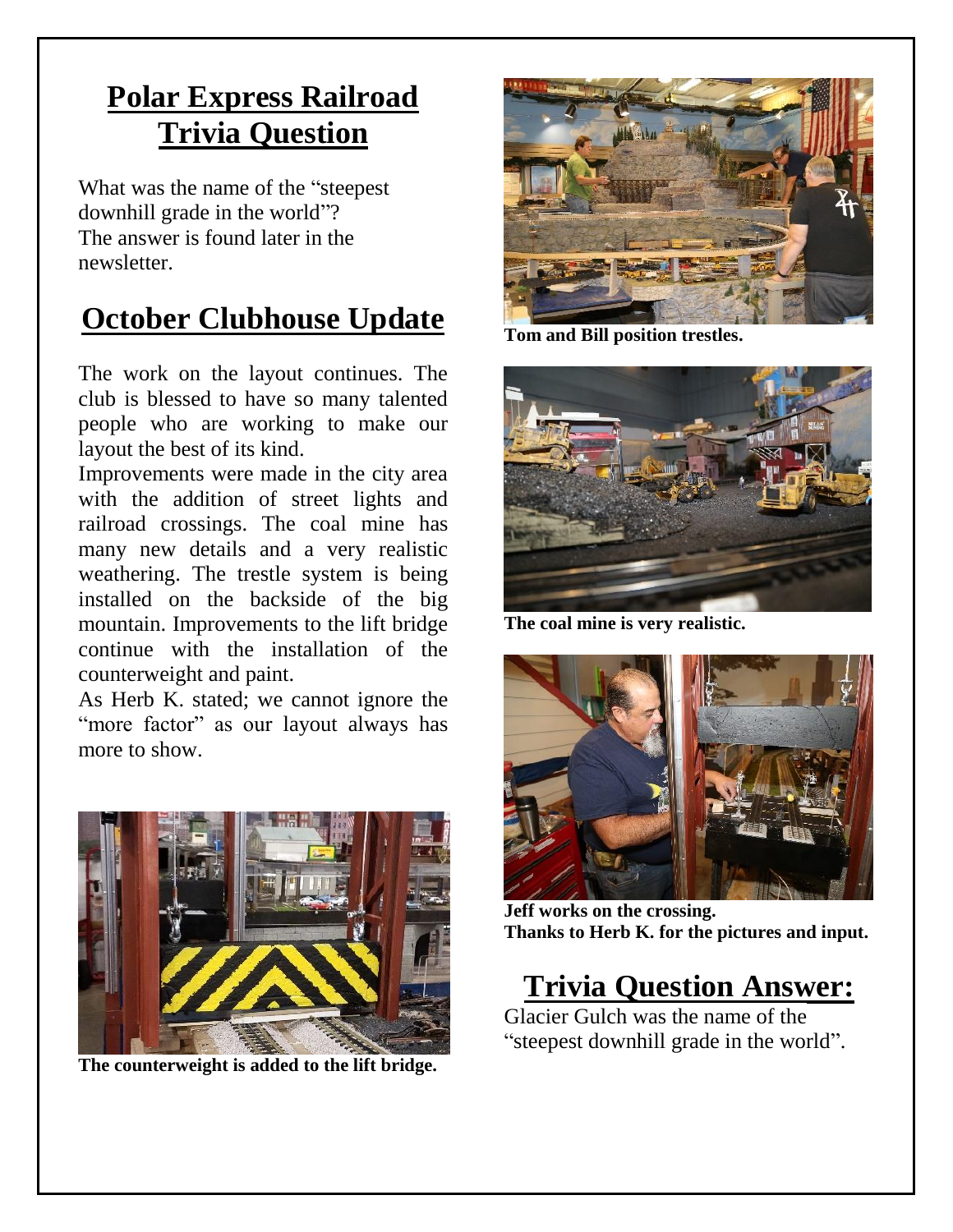

## **Lionel Ambassador Club**

The Chicagoland Lionel Railroad Club has completed all required tasks for this year's Lionel Ambassador program. For our participation and efforts Lionel gave our club \$2,400 to spend on Lionel products. The club purchased the following with those funds:

- Ely-Thomas Lumber Shay (thanks Herb for making this happen)
- Rio Grande 0 6 0 Steam Engine
- Disconnect Lumber Cars
- Santa's Snowplow
- Percy, James, and Diesel engines plus rolling stock and accessories for our Thomas the Tank layout

A special thanks to Herb and Joe Smolinski who manage this program for our club.

# **Help Wanted!**

#### **November and December Open Houses**

Members, we need your help for these Open Houses on 11/16, 12/07, 12/14. These three Open Houses are our most attended Open Houses for the year. Last year we had 1,000 people attend on these dates. We need members to run trains, work in the dinner, talk to the attendees, and help manage the crowd for the December Open Houses when Santa attends. We can't do this with just the members who work every open house.

Call this "All Hands on Deck" or a "Call to Arm's but you get the idea. CLRC "Want's (and Needs) You". Please let Herb Koch or Ed Zeglicz on how you can help.



**Thank you to everyone who help decorate the clubhouse**

**Thanks to Joe S. for the picture and update. Social Media Update**

During October we hit over 1,500 "Likes" on Facebook. We started out the year with 1,200 "Likes" so adding 300 new "Likes" is really good. When you think of it in terms that we are adding 30 new "Likes" every month is a testament that people are interested in following what we do. **Thanks to Joe S. for the update**

# **Advertising Update**

In case you didn't know we have been advertising about our Open Houses on Facebook for the past two years. This has helped us reach people who didn't know about our club or our Open Houses. During the past two years we have seen an increase in first time attendees to 50% of total attendance because they saw our ads on Facebook. Before we advertised on Facebook it was about 20%. In our continuing efforts to find new avenue's to attract more new attendees, the club started advertising on "The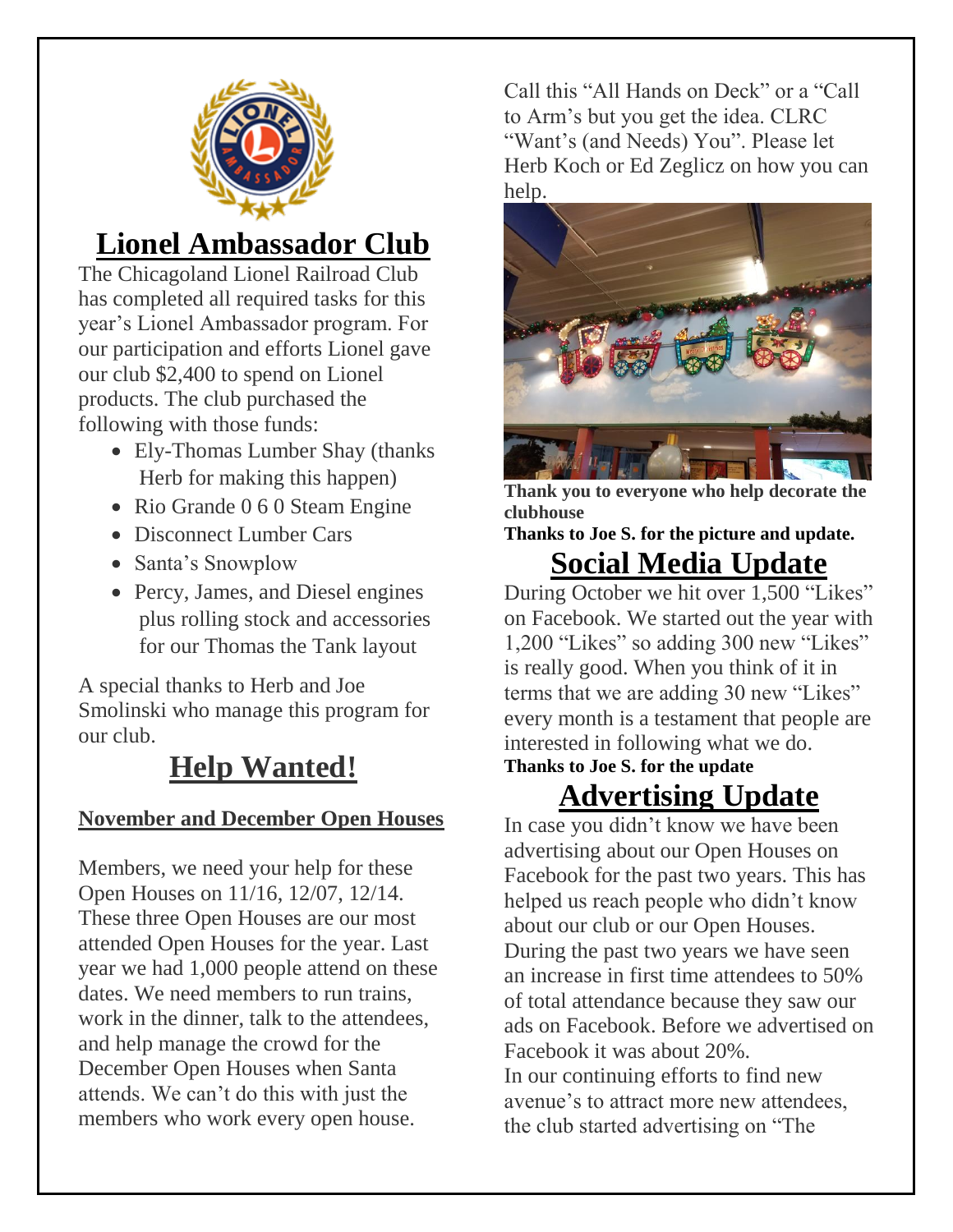Patch". The Patch is a local online newspaper serving the south and west suburbs. They have specific editions for the suburbs that they serve such as New Lenox, Mokena, Frankfort, Orland Park, etc. With this advertising model it is inexpensive for us to advertise on their social calendar and lets us target the village's that we deem best for the club. For the October Open House we had 7 first time attendees tell us they came because they saw us in The Patch. We will continue to advertise on The Patch so be on the lookout for our Open Houses on their calendars and please tell your friends. As far as Facebook goes we will continue to post an Event (this is free) but will stop advertising there for now.

#### **Thanks to Joe S. for the update CLRC 25th Anniversary Club Car Two**

Our Anniversary car TWO is Lionel's modern LionScale 57' O-Gauge Refer Car, with Rotating Bearing Cap Trucks, separately applied extras, including the ladders and more. This car will enjoy riding with the rest of your CLRC consist on your railroad or enjoyed on your wall of other CLRC trophy cars.

This car is made in the USA at Lionel's Headquarters, Concord, NC. Over 50 of the 100 cars have been sold. Sales are first come first serve. Get yours before they are gone.



### **2020 Club Dues**

Renewal notices were mailed to the address of record of each member during the month of September. If you have not received yours, please reach out to Bob Ciolino at [robertciolino@att.net](mailto:robertciolino@att.net)



This space will be used to advertise items for sale by the Club or by members.

Club owned items may be purchased by seeing **Bob Ciolino** at the clubhouse or contacting him via phone at 708-828- 2041 or e-mail at

[robertciolino@att.net.](mailto:robertciolino@att.net)For member owned items, the seller must provide contact information. Member listings are restricted to two specific items, or a general listing identifying the type(s) of items for sale. Listings will continue to appear in the newsletter for two consecutive months, or until sold, whichever is the shorter time. Member listings shall be submitted to **Curt Ward** either via e-mail at [cward508@msn.com](mailto:cward508@msn.com) or via snail mail at 1211 Prairie Creek Trail Joliet IL 60431

**Bill Herrndobler** has the following Lionel items for sale just in time for Christmas:

 GP20 American Fire and Rescue Engine # 209 \$75.00